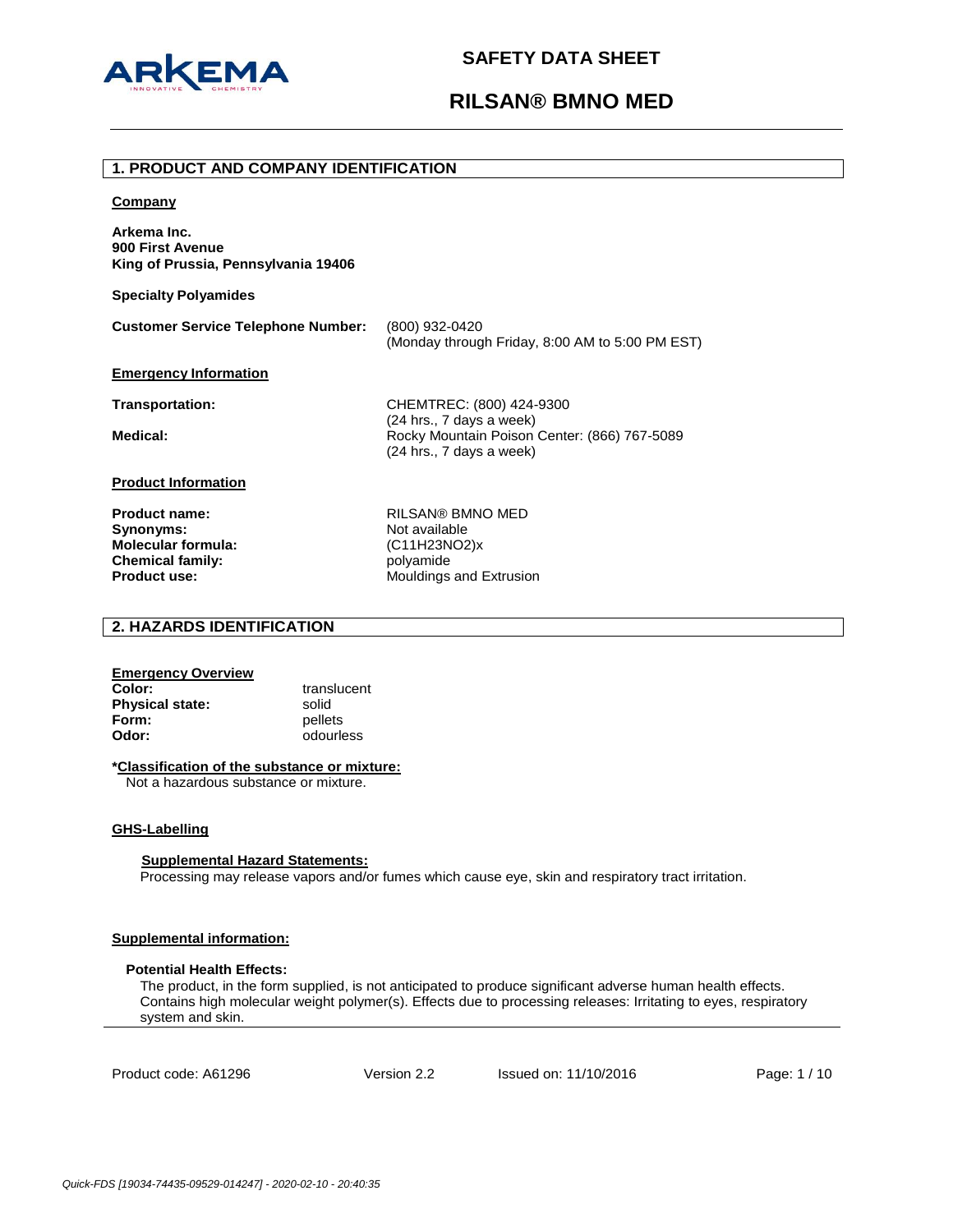



Prolonged or repeated exposure may cause: headache, drowsiness, nausea, weakness, (severity of effects depends on extent of exposure).

#### **Other:**

Handle in accordance with good industrial hygiene and safety practice. (pellets/granules) This product may release fume and/or vapor of variable composition depending on processing time and temperature.

## **3. COMPOSITION/INFORMATION ON INGREDIENTS**

| <b>Chemical Name</b>                    | <b>CAS-No.</b> | Wt/Wt   | <b>GHS Classification**</b> |
|-----------------------------------------|----------------|---------|-----------------------------|
| Undecanoic acid, 11-amino-, homopolymer | 25587-80-8     | $>99\%$ | Not classified              |

\*\*For the full text of the H-Statements mentioned in this Section, see Section 16.

## **4. FIRST AID MEASURES**

#### **4.1. Description of necessary first-aid measures:**

#### **Inhalation:**

If inhaled, remove victim to fresh air.

#### **Skin:**

In case of contact, immediately flush skin with plenty of water. If molten polymer gets on the skin, cool rapidly with cold water. Do not peel solidified product off the skin. Obtain medical treatment for thermal burns. Remove material from clothing. Wash clothing before reuse. Thoroughly clean shoes before reuse.

#### **Eyes:**

Immediately flush eye(s) with plenty of water. Obtain medical treatment for thermal burns.

#### **Ingestion:**

If swallowed, DO NOT induce vomiting. Get medical attention. Never give anything by mouth to an unconscious person.

#### **4.2. Most important symptoms/effects, acute and delayed:**

For most important symptoms and effects (acute and delayed), see Section 2 (Hazard Statements and Supplemental Information) and Section 11 (Toxicology Information) of this SDS.

#### **4.3. Indication of immediate medical attention and special treatment needed, if necessary:**

Unless otherwise noted in Notes to Physician, no specific treatment noted; treat symptomatically.

Product code: A61296 Version 2.2 Issued on: 11/10/2016 Page: 2 / 10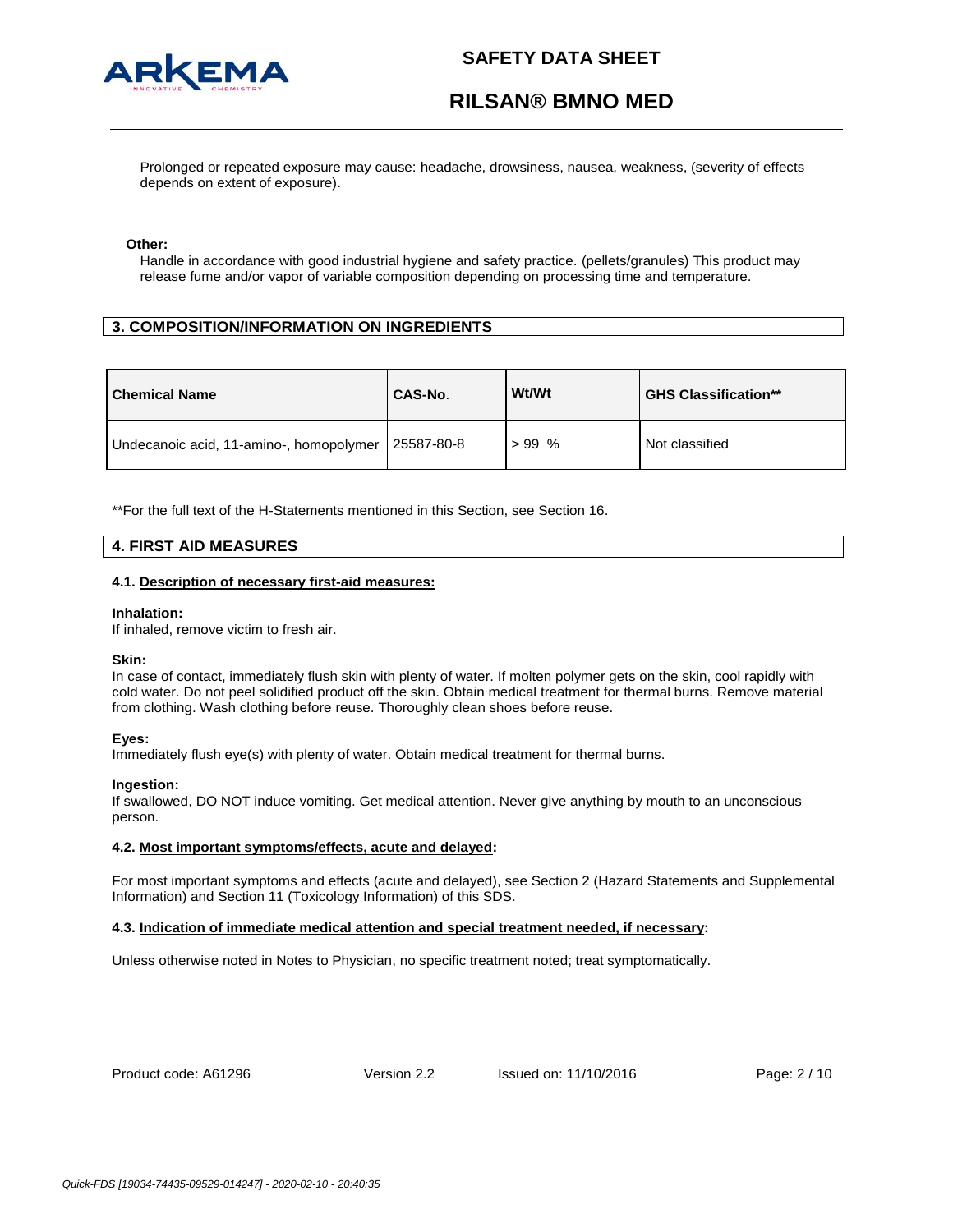

# **RILSAN® BMNO MED**

## **5. FIREFIGHTING MEASURES**

#### **Extinguishing media (suitable):**

Water spray, Carbon dioxide (CO2), Foam

#### **Protective equipment:**

Fire fighters and others who may be exposed to products of combustion should wear full fire fighting turn out gear (full Bunker Gear) and self-contained breathing apparatus (pressure demand / NIOSH approved or equivalent).

#### **Further firefighting advice:**

Fire fighting equipment should be thoroughly decontaminated after use.

#### **Fire and explosion hazards:**

When burned, the following hazardous products of combustion can occur: Carbon oxides Hazardous organic compounds (traces) Hydrogen cyanide (hydrocyanic acid)

#### **6. ACCIDENTAL RELEASE MEASURES**

#### **Personal precautions, Emergency procedures, Methods and materials for containment/clean-up:**

Prevent further leakage or spillage if you can do so without risk. Ventilate the area. Sweep up and shovel into suitable properly labeled containers for prompt disposal. Possible fall hazard – floor may become slippery from leakage/spillage of product. Avoid dispersal of spilled material and runoff and contact with soil, waterways, drains and sewers. Consult a regulatory specialist to determine appropriate state or local reporting requirements, for assistance in waste characterization and/or hazardous waste disposal and other requirements listed in pertinent environmental permits.

#### **Protective equipment:**

Appropriate personal protective equipment is set forth in Section 8.

## **7. HANDLING AND STORAGE**

#### **Handling**

#### **General information on handling:**

Avoid breathing dust.

Avoid breathing processing fumes or vapors.

Handle in accordance with good industrial hygiene and safety practices. These practices include avoiding unnecessary exposure and removal of material from eyes, skin, and clothing.

#### **Storage**

#### **General information on storage conditions:**

Keep in a dry, cool place. Store in closed containers, in a secure area to prevent container damage and subsequent spillage. Store away from moisture and heat to maintain the technical properties of the product.

#### **Storage stability – Remarks:**

Stable under normal conditions.

Product code: A61296 Version 2.2 Issued on: 11/10/2016 Page: 3 / 10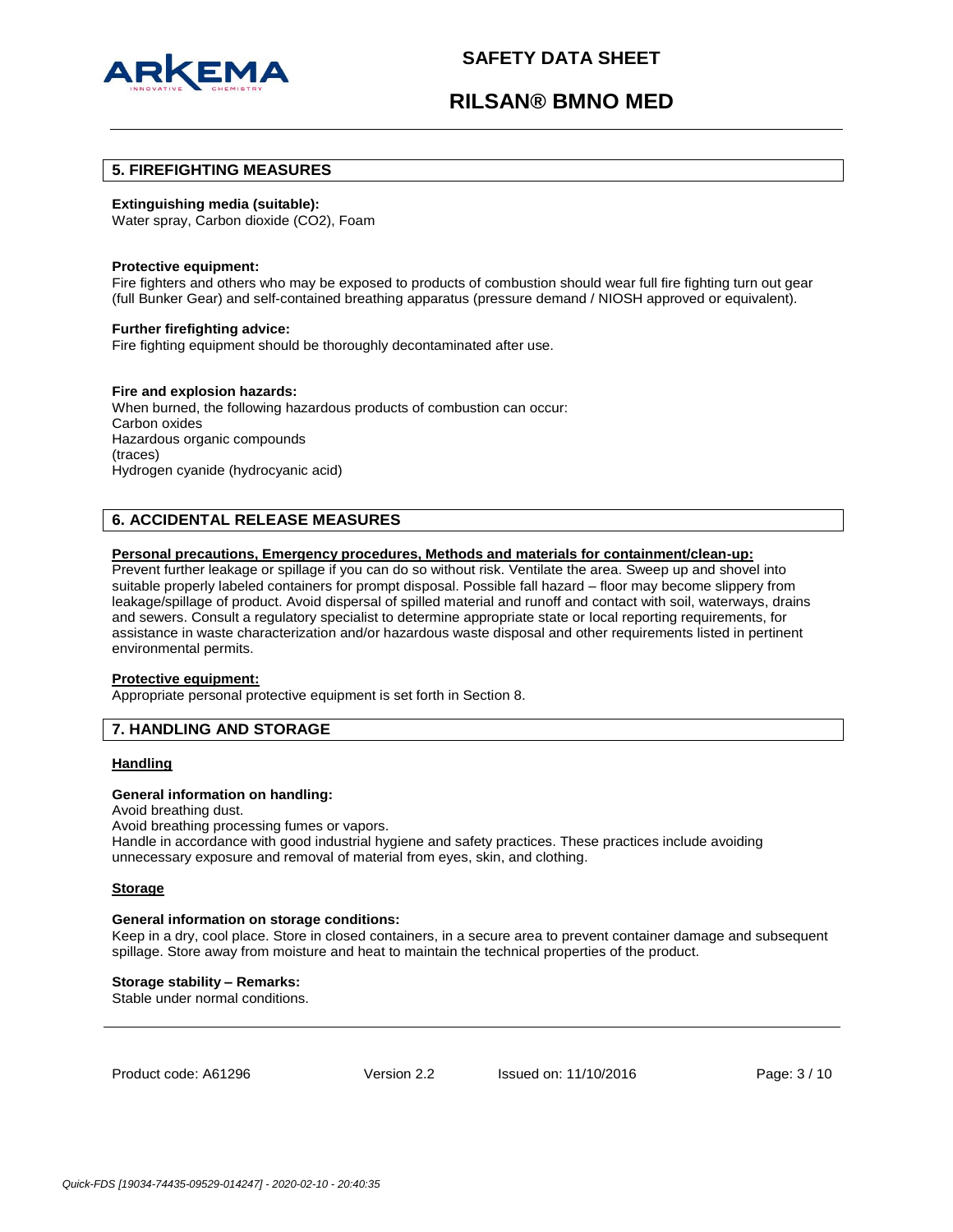

#### **Storage incompatibility – General:** None known.

## **8. EXPOSURE CONTROLS/PERSONAL PROTECTION**

### **Airborne Exposure Guidelines:**

#### **Particles Not Otherwise Specified / Nuisance Dust (Proprietary)**

US. ACGIH Threshold Limit Values

| Form:                 | Inhalable particles.  |
|-----------------------|-----------------------|
| Time weighted average | $10 \text{ mg/m}$     |
| Form:                 | Respirable particles. |
| Time weighted average | $3 \text{ mg/m}$      |

US. OSHA Table Z-1 Limits for Air Contaminants (29 CFR 1910.1000)

**Form:** Respirable fraction.<br> **PEL:** 5 mg/m3 5 mg/m3

**Form:** Total dust<br> **PEL:** 15 ma/m3 15 mg/m3

US. OSHA Table Z-3 (29 CFR 1910.1000)

| Form:                 | Respirable fraction.                           |
|-----------------------|------------------------------------------------|
| Time weighted average | 15 millions of particles per cubic foot of air |
| Form:                 | Total dust                                     |
| Time weighted average | 50 millions of particles per cubic foot of air |
| Form:                 | Respirable fraction.                           |
| Time weighted average | $5 \text{ mg/m}$                               |
| Form:                 | Total dust                                     |
| Time weighted average | $15 \text{ mg/m}$                              |

Only those components with exposure limits are printed in this section. Limits with skin contact designation above have skin contact effect. Air sampling alone is insufficient to accurately quantitate exposure. Measures to prevent significant cutaneous absorption may be required. Limits with a sensitizer designation above mean that exposure to this material may cause allergic reactions.

#### **Engineering controls:**

Investigate engineering techniques to reduce exposures below airborne exposure limits or to otherwise reduce

Product code: A61296 Version 2.2 Issued on: 11/10/2016 Page: 4 / 10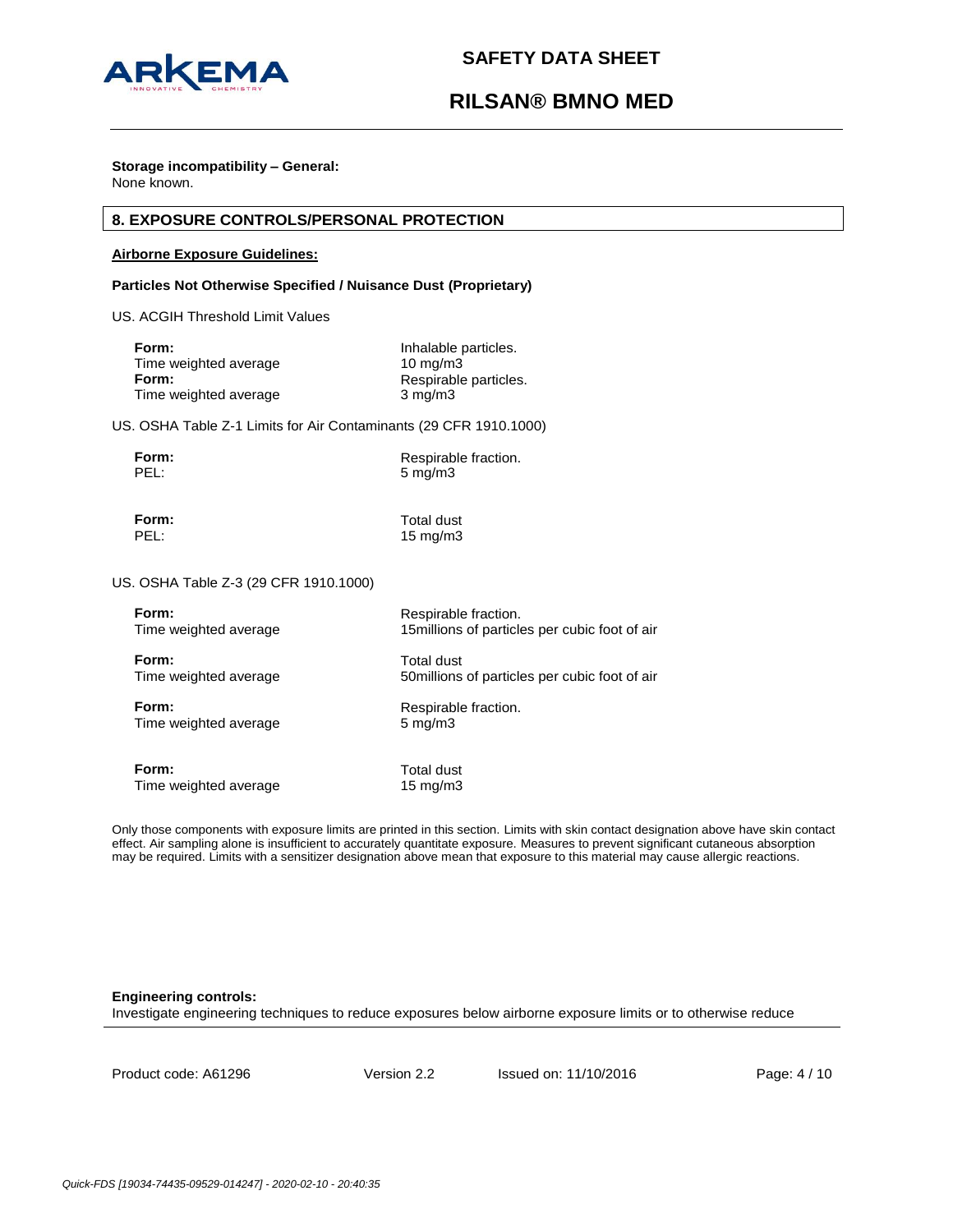

exposures. Provide ventilation if necessary to minimize exposures or to control exposure levels to below airborne exposure limits (if applicable see above).If practical, use local mechanical exhaust ventilation at sources of air contamination such as open process equipment.

#### **Respiratory protection:**

Avoid breathing dust. Avoid breathing processing fumes or vapors. Where airborne exposure is likely or airborne exposure limits are exceeded (if applicable, see above), use NIOSH approved respiratory protection equipment appropriate to the material and/or its components and substances released during processing. Consult respirator manufacturer to determine appropriate type equipment for a given application. Observe respirator use limitations specified by NIOSH or the manufacturer. For emergency and other conditions where there may be a potential for significant exposure or where exposure limit may be significantly exceeded, use an approved full face positive-pressure, self-contained breathing apparatus or positive-pressure airline with auxiliary self-contained air supply. Respiratory protection programs must comply with 29 CFR § 1910.134.

#### **Skin protection:**

Processing of this product releases vapors or fumes which may cause skin irritation. Minimize skin contamination by following good industrial hygiene practice. Wearing protective gloves is recommended. Wash hands and contaminated skin thoroughly after contact with processing fumes or vapors. Wash thoroughly after handling.

#### **Eye protection:**

Use good industrial practice to avoid eye contact. Processing of this product releases vapors or fumes which may cause eye irritation. Where eye contact may be likely, wear chemical goggles and have eye flushing equipment available.

| Color:                                 | translucent       |
|----------------------------------------|-------------------|
| <b>Physical state:</b>                 | solid             |
| Form:                                  | pellets           |
| Odor:                                  | odourless         |
| <b>Odor threshold:</b>                 | No data available |
| <b>Flash point</b>                     | No data available |
| Auto-ignition<br>temperature:          | No data available |
| Lower flammable limit<br>$(LFL)$ :     | No data available |
| <b>Upper flammable limit</b><br>(UFL): | No data available |
| pH:                                    | Not applicable    |
| Density:                               | No data available |
|                                        |                   |

## **9. PHYSICAL AND CHEMICAL PROPERTIES**

Product code: A61296 Version 2.2 Issued on: 11/10/2016 Page: 5 / 10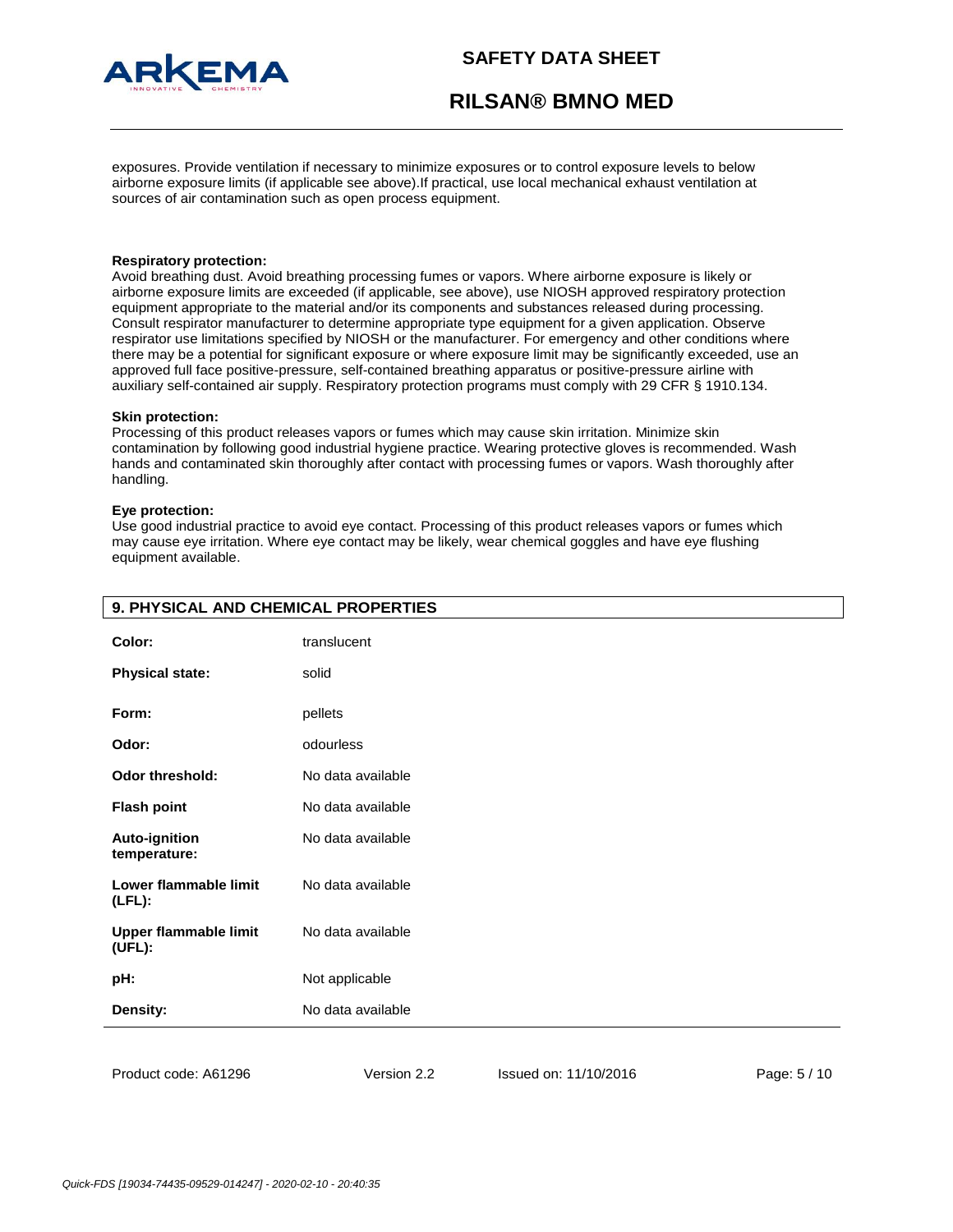

**Specific Gravity (Relative density):** 1.0 - 1.5

| Vapor pressure:                            | No data available                   |
|--------------------------------------------|-------------------------------------|
| Vapor density:                             | No data available                   |
| <b>Boiling point/boiling</b><br>range:     | No data available                   |
| <b>Melting point/range:</b>                | 347 - 374 °F (175 - 190 °C)         |
| <b>Freezing point:</b>                     | Not applicable                      |
| <b>Evaporation rate:</b>                   | No data available                   |
| Solubility in water:                       | negligible                          |
| Viscosity, dynamic:                        | No data available                   |
| <b>Oil/water partition</b><br>coefficient: | No data available                   |
| <b>Thermal decomposition</b>               | $>662$ °F (350 °C)                  |
| <b>Flammability:</b>                       | See GHS Classification in Section 2 |

## **10. STABILITY AND REACTIVITY**

## **Stability:**

The product is stable under normal handling and storage conditions.

## **Hazardous reactions:**

Hazardous polymerization does not occur.

#### **Materials to avoid:**

None known.

## **Conditions / hazards to avoid:**

Store protected from moisture and heat. (to maintain the technical properties of the product). See Hazardous Decomposition Products below.

### **Hazardous decomposition products:**

Thermal decomposition giving toxic, flammable, and / or corrosive products: Carbon oxides Ammonia Hydrogen cyanide (hydrocyanic acid) (traces) Hazardous organic compounds Amine derivatives

Product code: A61296 Version 2.2 Issued on: 11/10/2016 Page: 6 / 10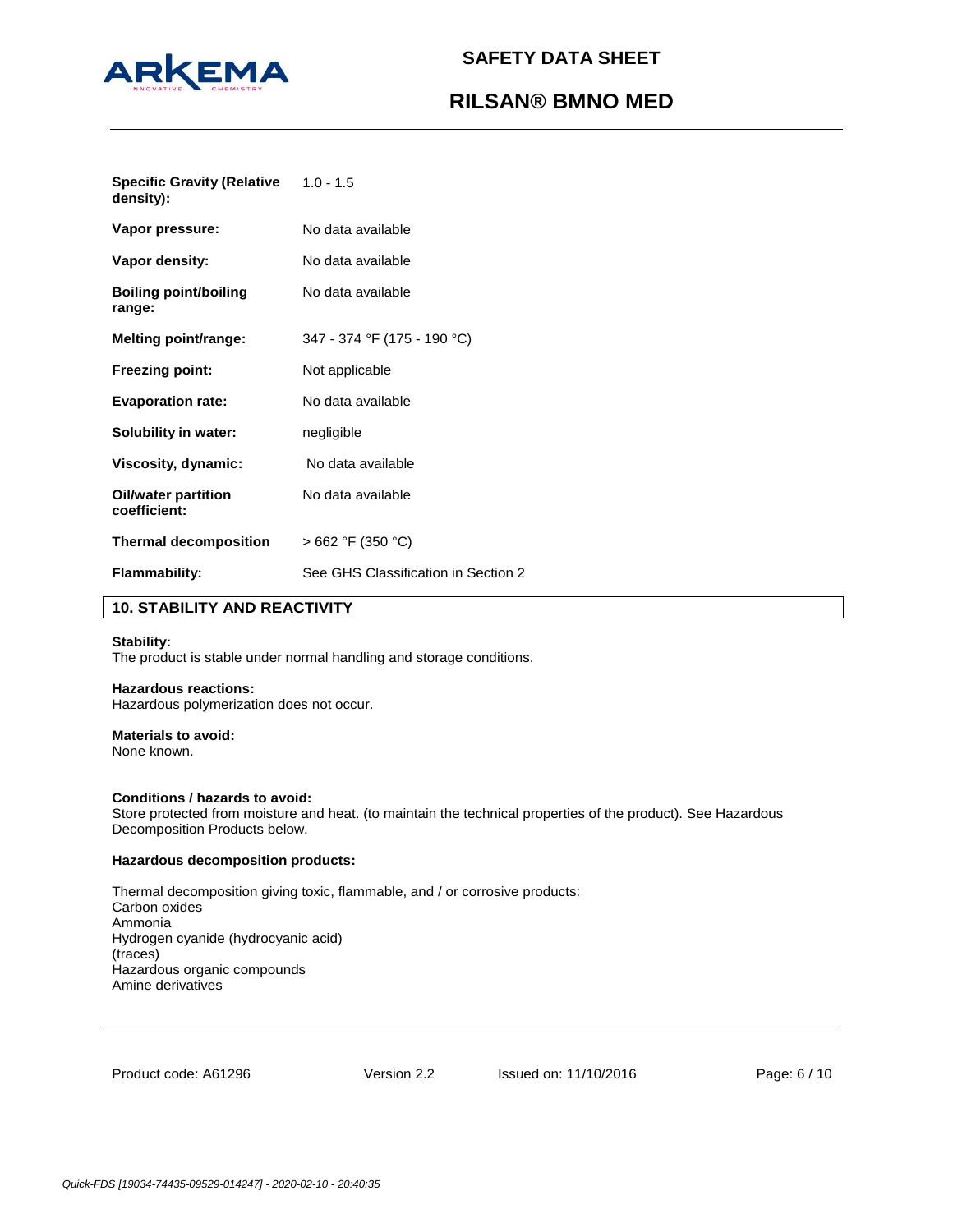

# **RILSAN® BMNO MED**

## **11. TOXICOLOGICAL INFORMATION**

Data on this material and/or its components are summarized below.

#### **Data for Undecanoic acid, 11-amino-, homopolymer (25587-80-8)**

#### **Acute toxicity**

**Oral:** No deaths occurred. (Rat) LD0 > 2,000 mg/kg.

**Dermal:** No deaths occurred. (Rat) LD0 > 2,000 mg/kg.

**Skin Irritation:** Not irritating. (In vitro)

**Eye Irritation:** Not corrosive (Bovine cornea)

**Skin Sensitization:** Not a sensitizer. LLNA: Local Lymph Node Assay. (Mouse) No effect is reported.

**Repeated dose toxicity** Subchronic dietary administration to rat, dog / No adverse systemic effects reported.

#### **Genotoxicity**

**Assessment in Vitro:** No genetic changes were observed in laboratory tests using: bacteria

### **Other information**

The information presented is from representative materials with this Chemical Abstract Service (CAS) Registry number. The results vary depending on the size and composition of the test substance.

## **12. ECOLOGICAL INFORMATION**

## **Chemical Fate and Pathway**

No data are available.

#### **Ecotoxicology**

No data are available.

### **13. DISPOSAL CONSIDERATIONS**

#### **Waste disposal:**

Where possible recycling is preferred to disposal or incineration. If recycling is not an option, incinerate or dispose of in accordance with federal, state, and local regulations. Pigmented, filled and/or solvent laden product may require special disposal practices in accordance with federal, state and local regulations. Consult a regulatory specialist to

Product code: A61296 Version 2.2 Issued on: 11/10/2016 Page: 7 / 10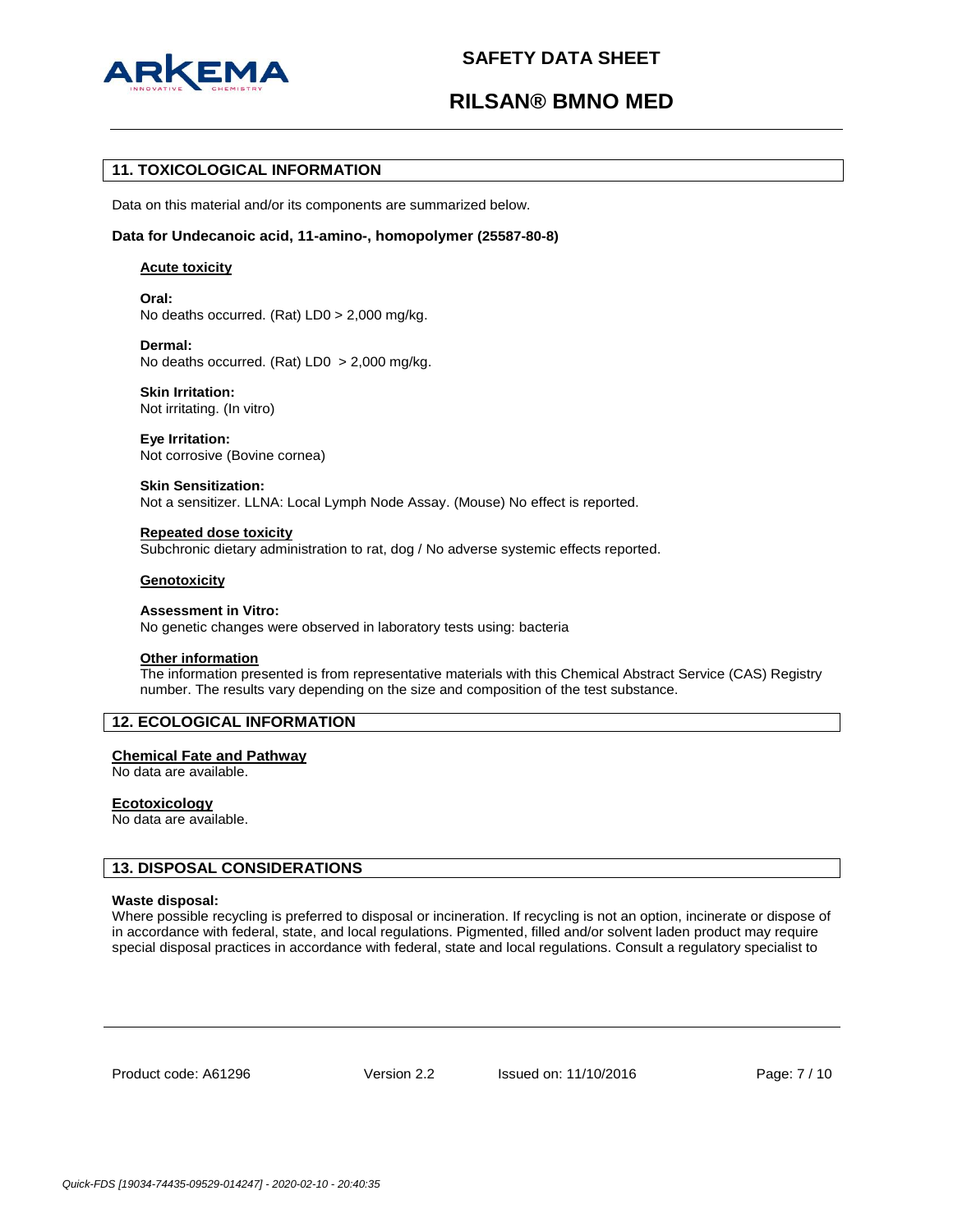

# **RILSAN® BMNO MED**

determine appropriate state or local reporting requirements, for assistance in waste characterization and/or hazardous waste disposal and other requirements listed in pertinent environmental permits. Note: Chemical additions to, processing of, or otherwise altering this material may make this waste management information incomplete, inaccurate, or otherwise inappropriate. Furthermore, state and local waste disposal requirements may be more restrictive or otherwise different from federal laws and regulations.

## **14. TRANSPORT INFORMATION**

**US Department of Transportation (DOT):** not regulated

**International Maritime Dangerous Goods Code (IMDG):** not regulated

## **15. REGULATORY INFORMATION**

| <b>Chemical Inventory Status</b>                                      |               |                                                                  |
|-----------------------------------------------------------------------|---------------|------------------------------------------------------------------|
| EU. EINECS                                                            | <b>EINECS</b> | Conforms to                                                      |
| United States TSCA Inventory                                          | <b>TSCA</b>   | The components of this product are all on<br>the TSCA Inventory. |
| Canadian Domestic Substances List (DSL)                               | DSL           | All components of this product are on the<br>Canadian DSL        |
| China. Inventory of Existing Chemical Substances in<br>China (IECSC)  | IECSC (CN)    | Conforms to                                                      |
| Japan. ENCS - Existing and New Chemical<br>Substances Inventory       | ENCS (JP)     | Conforms to                                                      |
| Japan. ISHL - Inventory of Chemical Substances                        | ISHL (JP)     | Conforms to                                                      |
| Korea. Korean Existing Chemicals Inventory (KECI)                     | KECI (KR)     | Conforms to                                                      |
| Philippines Inventory of Chemicals and Chemical<br>Substances (PICCS) | PICCS (PH)    | Conforms to                                                      |
| Australia Inventory of Chemical Substances (AICS)                     | <b>AICS</b>   | Conforms to                                                      |

## **United States – Federal Regulations**

#### **SARA Title III – Section 302 Extremely Hazardous Chemicals:**

The components in this product are either not SARA Section 302 regulated or regulated but present in negligible concentrations.

## **SARA Title III - Section 311/312 Hazard Categories:**

No SARA Hazards

| Product code: A61296 |  |
|----------------------|--|
|----------------------|--|

Version 2.2 Issued on: 11/10/2016 Page: 8 / 10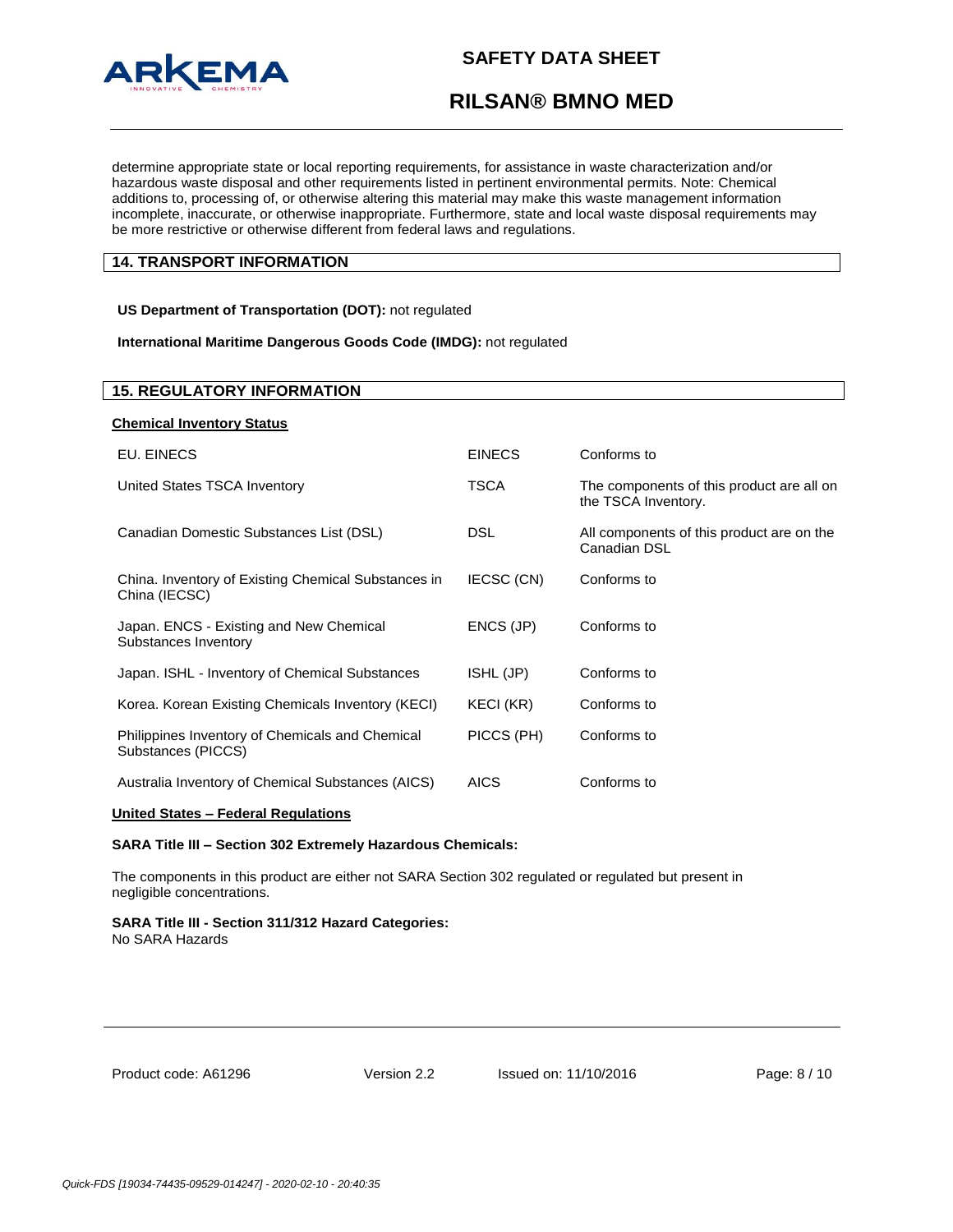



#### **SARA Title III – Section 313 Toxic Chemicals:**

This material does not contain any chemical components with known CAS numbers that exceed the threshold (De Minimis) reporting levels established by SARA Title III, Section 313.

#### **Comprehensive Environmental Response, Compensation, and Liability Act (CERCLA) - Reportable Quantity (RQ):**

The components in this product are either not CERCLA regulated, regulated but present in negligible concentrations, or regulated with no assigned reportable quantity.

#### **United States – State Regulations**

#### **New Jersey Right to Know**

No components are subject to the New Jersey Right to Know Act.

#### **Pennsylvania Right to Know**

Chemical name CAS-No. Undecanoic acid, 11-amino-, homopolymer 25587-80-8

#### **California Prop. 65**

This product does not contain any chemicals known to the State of California to cause cancer, birth defects, or any other reproductive defects.

| <b>16. OTHER INFORMATION</b> |  |  |
|------------------------------|--|--|
|------------------------------|--|--|

#### **Latest Revision(s):**

| Reference number: | 000000043600 |
|-------------------|--------------|
| Date of Revision: | 11/10/2016   |
| Date Printed:     | 11/16/2016   |

RILSAN(R) is a registered trademark of Arkema Inc.

The statements, technical information and recommendations contained herein are believed to be accurate as of the date hereof. Since the conditions and methods of use of the product and of the information referred to herein are beyond our control, ARKEMA expressly disclaims any and all liability as to any results obtained or arising from any use of the product or reliance on such information; **NO WARRANTY OF FITNESS FOR ANY PARTICULAR PURPOSE, WARRANTY OF MERCHANTABILITY OR ANY OTHER WARRANTY, EXPRESSED OR IMPLIED, IS MADE CONCERNING THE GOODS DESCRIBED OR THE INFORMATION PROVIDED HEREIN.** The information provided herein relates only to the specific product designated and may not be applicable when such product is used in combination with other materials or in any process. The user should thoroughly test any application before commercialization. Nothing contained herein constitutes a license to practice under any patent and it should not be construed as an inducement to infringe any patent and the user is advised to take appropriate steps to be sure that any proposed use of the product will not result in patent infringement. See SDS for Health & Safety Considerations.

*Arkema has implemented a Medical Policy regarding the use of Arkema products in Medical Devices applications that are in contact*  with the body or circulating bodily fluids (http://www.arkema.com/en/social-responsibility/responsible-product-management/medicaldevice-policy/index.html) Arkema has designated Medical grades to be used for such Medical Device applications. Products that *have not been designated as Medical grades are not authorized by Arkema for use in Medical Device applications that are in contact with the body or circulating bodily fluids. In addition, Arkema strictly prohibits the use of any Arkema products in Medical* 

Product code: A61296 Version 2.2 Issued on: 11/10/2016 Page: 9 / 10